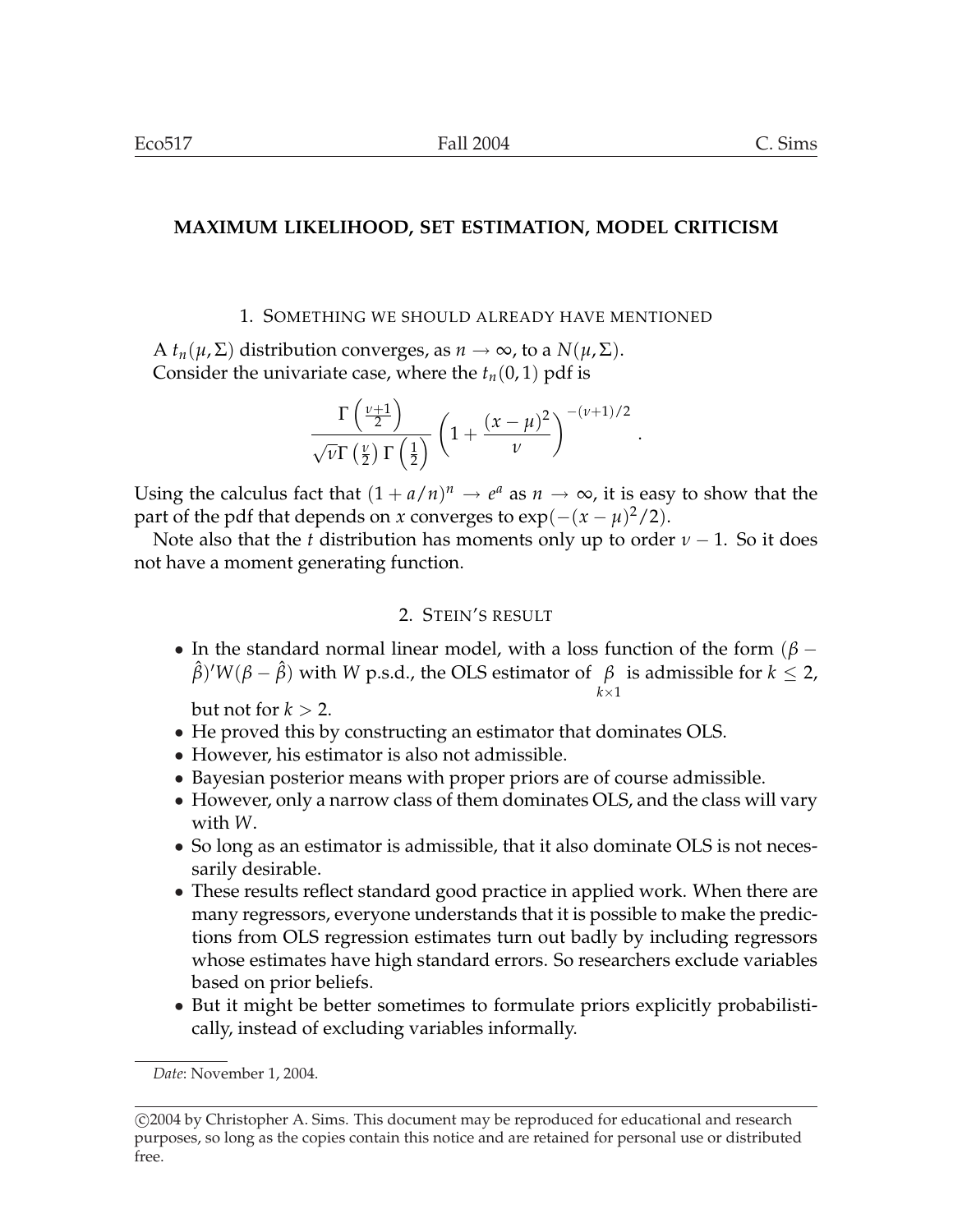# 3. MAXIMUM LIKELIHOOD ESTIMATION

- The MLE of  $\theta$  is the value of  $\theta$  that maximizes  $p(Y | \theta)$ .
- It may not exist.
- It is rarely justifiable as a Bayesian estimator.
- While it is often thought of as a non-Bayesian estimator, it is not generally unbiased and does not generally have any other good properties except being a function of sufficient statistics.
- Under general conditions that we will study later, it has "approximately" good properties when the sample size is large enough.
- It is usually the starting point for the task of describing the shape of the likelihood. But there are some cases where it is by itself not much use: many local maxima, all of similar height; cases where the peak of the LH is narrow and far from the main mass of probability.

# 4. SET ESTIMATION

- This is a procedure that is hard to rationalize from a Bayesian perspective, so we'll come back to that at the end.
- A 100(1  $\alpha$ )% confidence set for the parameter  $\theta$  in the parameter space  $\Theta$ is a mapping from observations *Y* into subsets  $S(Y) \subset \Theta$  with the property that for every  $\theta \in \Theta$ ,  $P[\theta \in S(Y) | \theta] = (1 - \alpha)$ .
- $1 \alpha$  is the **coverage probability** of the set. Such a random set can have different coverage probabilities for different values of *θ*, but then it is not an exact confidence set.
- An exact confidence set may not exist, so the definition is commonly relaxed to say that *S*(*Y*) is  $100(1 - \alpha)$ % set if

$$
\min_{\theta \in \Theta} P[\theta \in S(Y) | \theta] = 1 - \alpha,
$$

that is, if its coverage probability is at least  $1 - \alpha$  for every  $\theta$ .

5. WHAT IS "CONFIDENCE"?

- It is in practice nearly always treated as if it represented posterior probability. In both popular press and applied economic literature you will see a result that a 95% interval  $S(Y)$  for  $\theta$  has realized value  $(a, b)$  described as a result that "it is 95% sure that *θ* is between *a* and *b*" or "the probability that *θ* is between *a* and *b* is 95%".
- So is it connected to posterior probability? Yes, to some extent.
- In the SNLM, confidence sets generated in the usual way (which we will see shortly) have, under a flat prior on *β* and log *σ*, posterior probability equal to their coverage probabilities.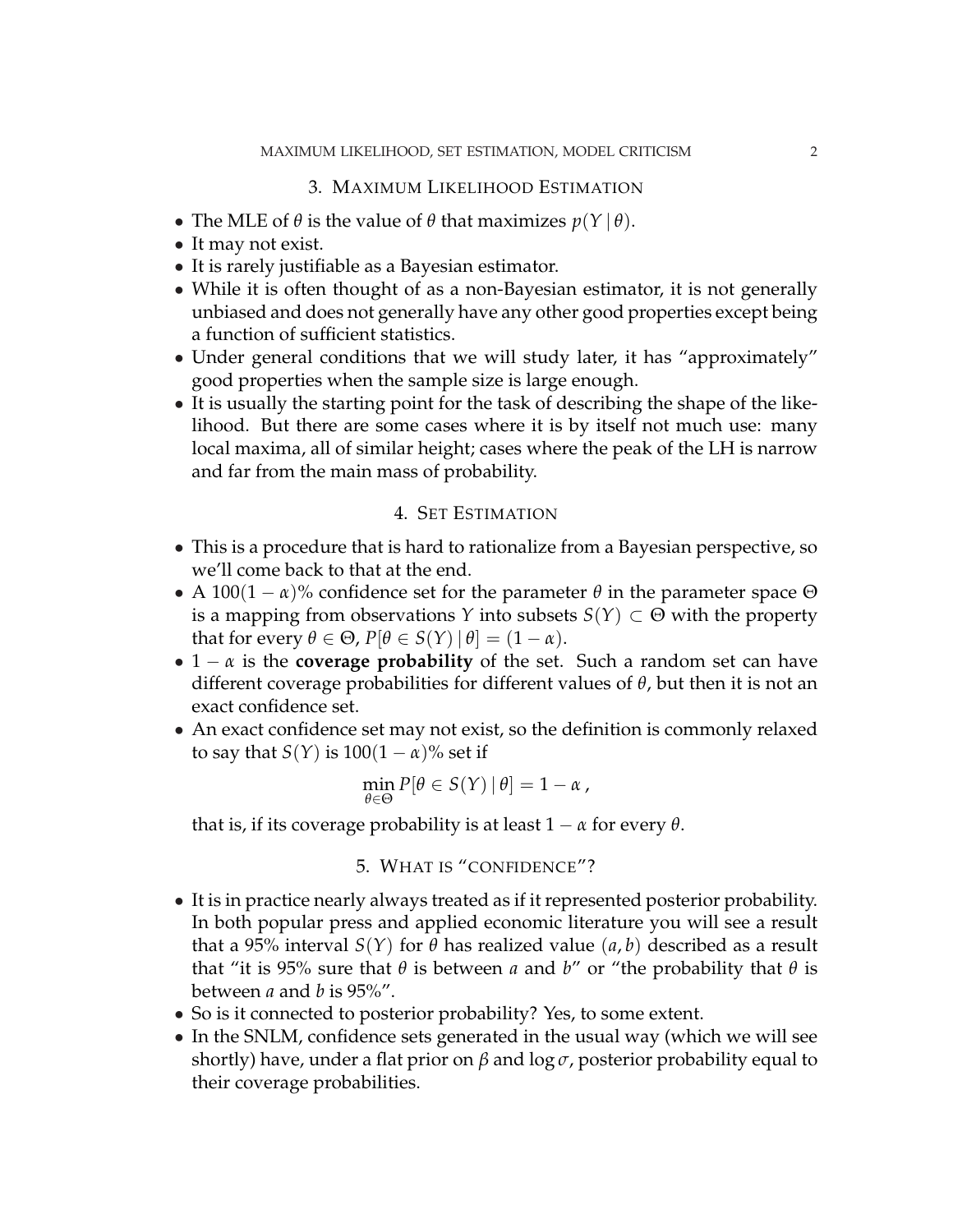- In general, a  $100(1 \alpha)$ % confidence set must have posterior probability of at least  $1 - \gamma$  with unconditional probability at least  $1 - \alpha/\gamma$ . So, e.g., an interval with coverage probability .99 must have posterior probability at least .9 for a set of *Y*'s with pre-sample probability (accounting for uncertainty about  $\theta$  via the prior) at least .9.
- For 95% confidence sets this result is pretty weak: 95% intervals must have posterior probability at least .9 with unconditional probability at least .5.
- •

$$
E[P[\theta \in S(Y) | Y]] = E[P[\theta \in S(Y)]] = E[P[\theta \in S(Y) | \theta]] = 1 - \alpha.
$$

That is, the prior probability, before the data is seen, that an exact  $(1 - \alpha)$ % set will contain the true value of the parameter is  $1 - \alpha$ , regardless of the prior distribution on the parameter, and this is the prior expected value of the posterior probability of the set. So the posterior probability of the set, if it is not always equal to the confidence level, must be higher in some samples, lower in others.

#### 6. EXAMPLE: BOUNDED INTERVAL PARAMETER SPACE

- We are estimating  $\mu$  which we know must lie in [0, 1]. We have available an estimator  $\hat{\mu}$  with the property that  $\{\hat{\mu} | Y\} \sim N(\mu, 1^2)$ .
- A 95% confidence interval for  $\mu$  is therefore  $\hat{\mu} \pm .196$ .
- Notice that the fact that we know  $\mu \in [0,1]$  did not enter the calculation of the confidence interval. In fact to keep it a subset of the parameter space, we must make the interval  $\{\hat{\mu} \pm .196\} \cap [0,1]$ .
- With non-zero probability, the confidence set is empty.
- With non-zero probability the confidence set is a very short interval, with very small posterior probability, which conventional mistaken interpretations would treat as indicating great precision of the inference.

#### 7. EXAMPLE: RED-GREEN COLOR BLIND AT THE TRAFFIC LIGHT

A witness to a traffic accident is red-green color blind, but can perfectly distinguish yellow. The traffic light is unusual, arranged horizontally. The witness, we have determined, does not like to admit colorblindness, and when asked the color of red and green objects simply announces one or the other color at random, with equal probabilities.

His deposition in this accident states that he observed the traffic light, and it was yellow.

Do we say "with 100%" confidence the light was yellow", or "with 50% confidence the light was yellow"? Both statements could be valid, but we would have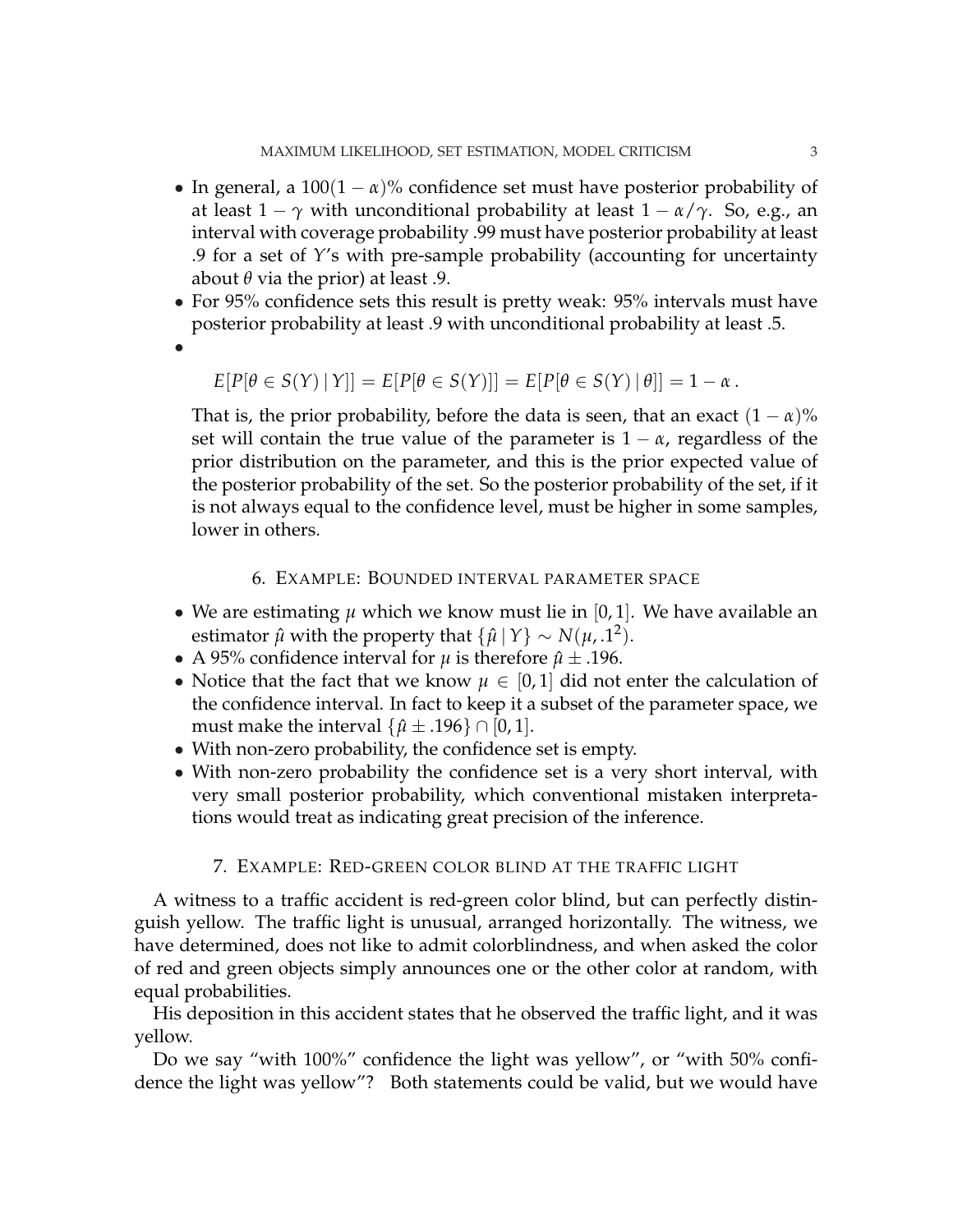had to commit before seeing the witness's answer to how we would behave if he reported red or green. If we would say "with 50% confidence the light was red" when the report was red, then we have to quote the same confidence level when the light is yellow. But if when the report is red we would say instead "with 100% confidence the light was either red or green", then we are using a 100% confidence set and we should say the light is yellow with 100% confidence.

Of course this is ridiculous. The posterior probability of yellow given the report of yellow is 1.0, regardless of the prior, so every sensible person would simply say the light was surely yellow, and the fact that the witness was red-green color blind is irrelevant, given that the light was not in fact red or green.

This is a special case of a general problem with using pre-sample probability statements as if they were posterior probability statements — pre-sample probabilities depend on samples that did not in fact occur.

### 8. EXAMPLE: DATA WITH DIFFERENT VARIANCES

- Suppose  $\Theta$  is the two-point space  $\{0,1\}$  and when  $\theta = 0$  our data *Y* are  $N(0, .5)$  while when  $\theta = 1$   $\Upsilon \sim N(1, 1)$ .
- An apparently natural way to form a confidence set would be to have it include both 0 and 1 when *Y* ∈ (−.644, .82), 0 only when *Y* < −.644, and 1 only when  $Y > .82$ . This would indeed be an exact 95% confidence set, as you should be able to check.
- But when *Y* is below -1, the likelihood ratio in favor of  $\theta = 1$  is large. Indeed the strongest likelihood ratios in favor of  $\theta = 1$  occur for large negative (or positive) *Y*'s.
- So making such observations deliver a confidence set containing only  $\theta = 0$ is unreasonable.
- There are ways to construct more reasonable confidence sets in this example, and of course posterior probability intervals would not show this kind of anomaly.

# 9. "SIGNIFICANT" AND "INSIGNIFICANT" RESULTS

- What we say here applies about equally to confidence sets and to minimumsize posterior probability sets.
- There is a big difference between a result that posterior probability is concentrated in a small (from the point of view of the substance of the problem) region around  $\beta = 0$  and the result that the sample data is so uninformative that the posterior probability is spread widely, with a 95% HPD region therefore including  $\beta = 0$ .
- The former says we are quite sure that  $\beta$  is substantively small. The latter says *β* could be very big, indeed from looking at the data alone seems more likely to be big in absolute value than small in absolute value.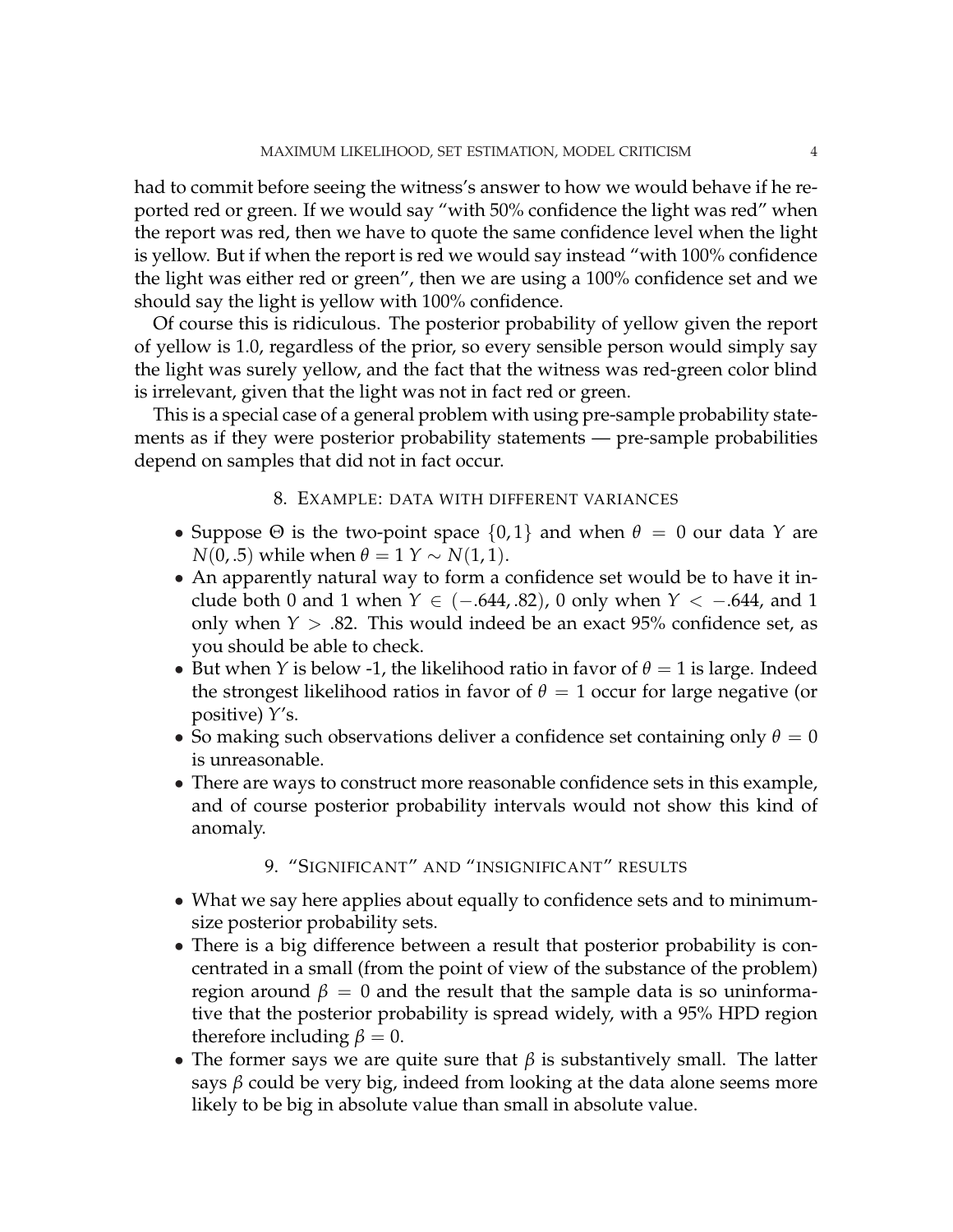• Yet it is not uncommon to see one regression study, which found an "insignificant" effect of a variable *X*, cited as contradicting another study which found a "significant" effect, without any attention to what the probability intervals were and the degree to which they overlap.

# 10. OLD BUSINESS

- Lancaster's definition of a natural conjugate prior: It implies that any prior pdf that has the form  $\pi_0(\beta)\ell(Y^*,\theta)$ , where  $\ell(Y^*,\theta)$  is what we have called a conjugate prior, is a "Lancaster-conjugate" prior, regardless of what  $\pi_0$  is.
- Gelman, Carlin, Stern and Rubin label Lancaster's "natural conjugate" priors just plain "conjugate" priors, and use "natural conjugate" to refer to priors that are in the same family as the likelihood function. Probably this is the best usage. So our definition of "conjugate" in lecture should instead be labeled "natural conjugate", and Lancaster in correspondence has agreed that the text should make this distinction.

# 11. A GENERAL METHOD FOR CONSTRUCTING CONFIDENCE REGIONS

- For each  $\theta \in \Theta$ , choose a test statistic  $T(Y, \theta)$ , where *Y* is the observable data.
- For each  $\theta$  choose a **rejection region**  $R(\theta) \subset \Theta$  such that  $P[T(Y, \theta) \in R(\theta) | \theta] =$ *α*.
- Define  $S(Y) = \{ \theta | T(Y, \theta) \notin R(\theta) \}.$
- Then *S*(*Y*) is a 100(1  $\alpha$ )% confidence region for  $\theta$ .

# 12. REMARKS ON THE GENERAL METHOD

- Regions constructed this way are exact confidence regions.
- When *Y* is continuously distributed, it is always possible to find  $T(Y, \theta)$ 's and  $R(\theta)$ 's to implement this idea.
- It is generally not possible to use this idea to produce confidence regions for individual elements of the *θ* vector or linear combinations of them.
- There are obviously many ways to choose the *T* and *R* functions, and thus many confidence regions, for a given *α* value.

# 13. PIVOTAL QUANTITIES

- Sometimes we can find a collection of functions  $T^*(Y,\theta)$  with the property that the distribution of  $\{T^*(Y,\theta) | \theta\}$  does not depend on  $\theta$ . In this case we call  $T^*$  a **pivotal quantity** or **pivot** for  $\theta$ .
- Constructing confidence regions based on pivots is particularly easy: One defines a single region  $R^*$  such that  $P[T^*(Y,\theta) \in R] = \alpha$ , and this rejection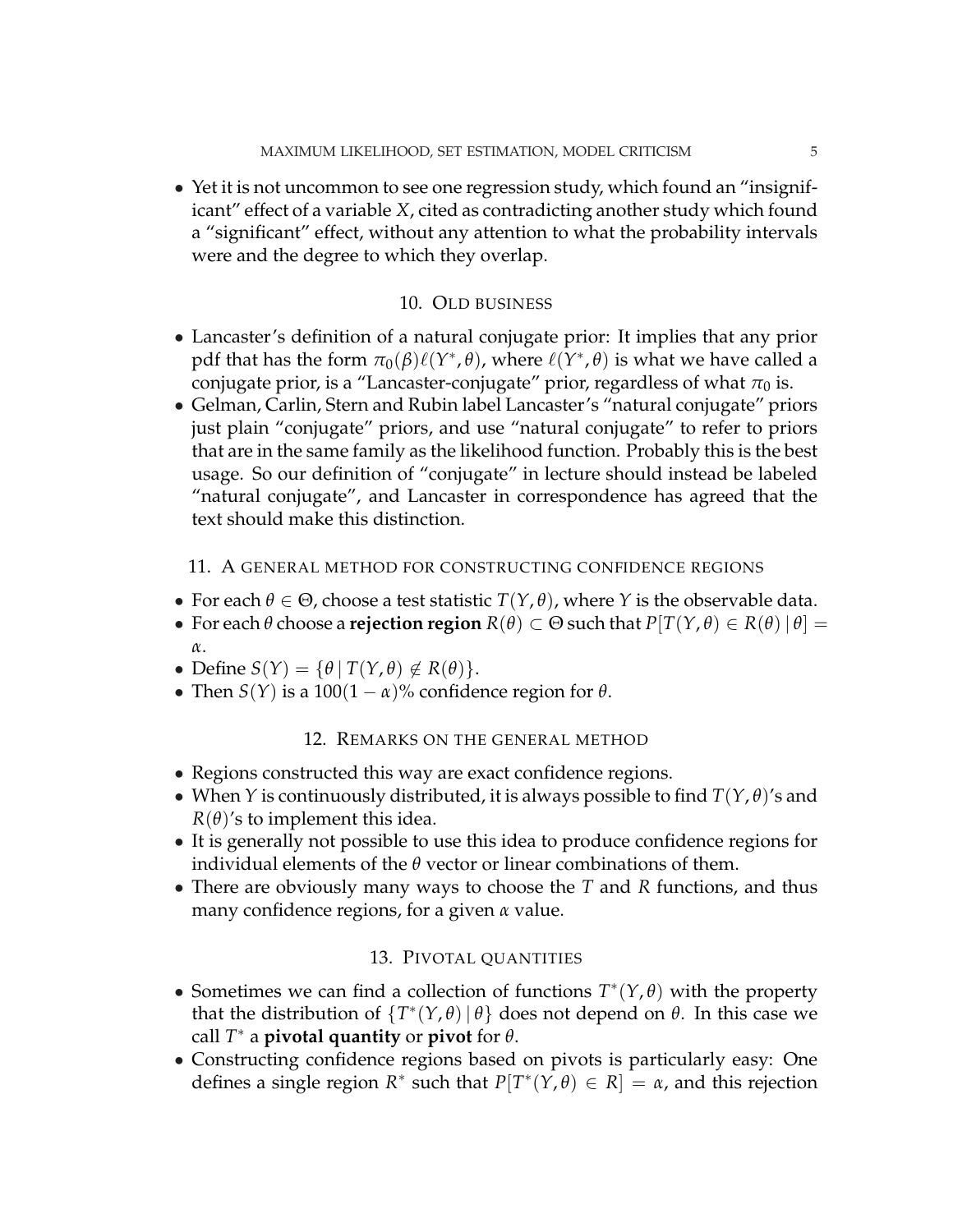region defines the test used to construct the confidence region for all values of *θ*. Most confidence regions actually used in practice are based on pivots.

- Certain kinds of pivots also make confidence regions based on them correspond to posterior probability regions with probabilities matching the confidence levels under certain flat priors.
- A leading special case is the SNLM, in which

$$
\frac{\hat{u}'\hat{u}}{\sigma^2}
$$
 and 
$$
\frac{(\beta - \hat{\beta})'X'X(\beta - \hat{\beta})}{\hat{u}'\hat{u}}
$$

are a pair of jointly pivotal quantities and confidence regions based on the distribution of these statistics conditional on *β*, *σ* turn out to coincide with posterior probability regions with probabilities corresponding to  $1 - \alpha$  if the (1/*σ*)*dσ dβ* flat prior is used.

- Other cases: scale parameters in general, like *α* in the Gamma or *σ* in the *t* distribution, allow this kind of construction, as do location parameters in general, like *µ* in the *t* distribution.
- Most confidence regions in actual use are not only based on pivots, they are based on location-scale pivots that allow this flat-prior Bayesian interpretation.

### 14. TESTS

- Each  $T(Y, \theta)$ ,  $R(\theta)$  pair in our construction of a confidence region makes up what is known as a **statistical test** of the **null hypothesis** that  $\theta$  is the true value of the parameter. The parameter *α* is known as the **significance level** or **size** of the test.
- So an exact confidence region can always be interpreted as a collection of statistical tests with significance level *α*.
- More generally, we can consider tests of hypotheses that do not consist of a single point in Θ. For such compound hypotheses, DeGroot and Schervish distinguish level, or significance level, and size. The null hypothesis is some set  $\Omega_0 \in \Theta$  and the test still takes the form of a statistic  $T(Y)$  and rejection region *R*. Only now it is possible that  $P[T(Y) \in R | \theta]$  differs across  $\theta$ 's in  $\Omega_0$ . The standard definitions now say that the test has significance level  $\alpha$  if  $P[T(Y) \in R | \theta] \leq \alpha$  for all  $\theta \in \Omega_0$ , and that it has size  $\alpha$  if it has level  $\gamma$  for all *γ* ≥ *α*.

### 15. POWER

• The **power function** of a test is  $P[T(Y) \in R | \theta]$  considered as a function of  $\theta$ over  $\Theta \ominus \Omega_0$ . (It could be extended to range over  $\Omega_0$  also.)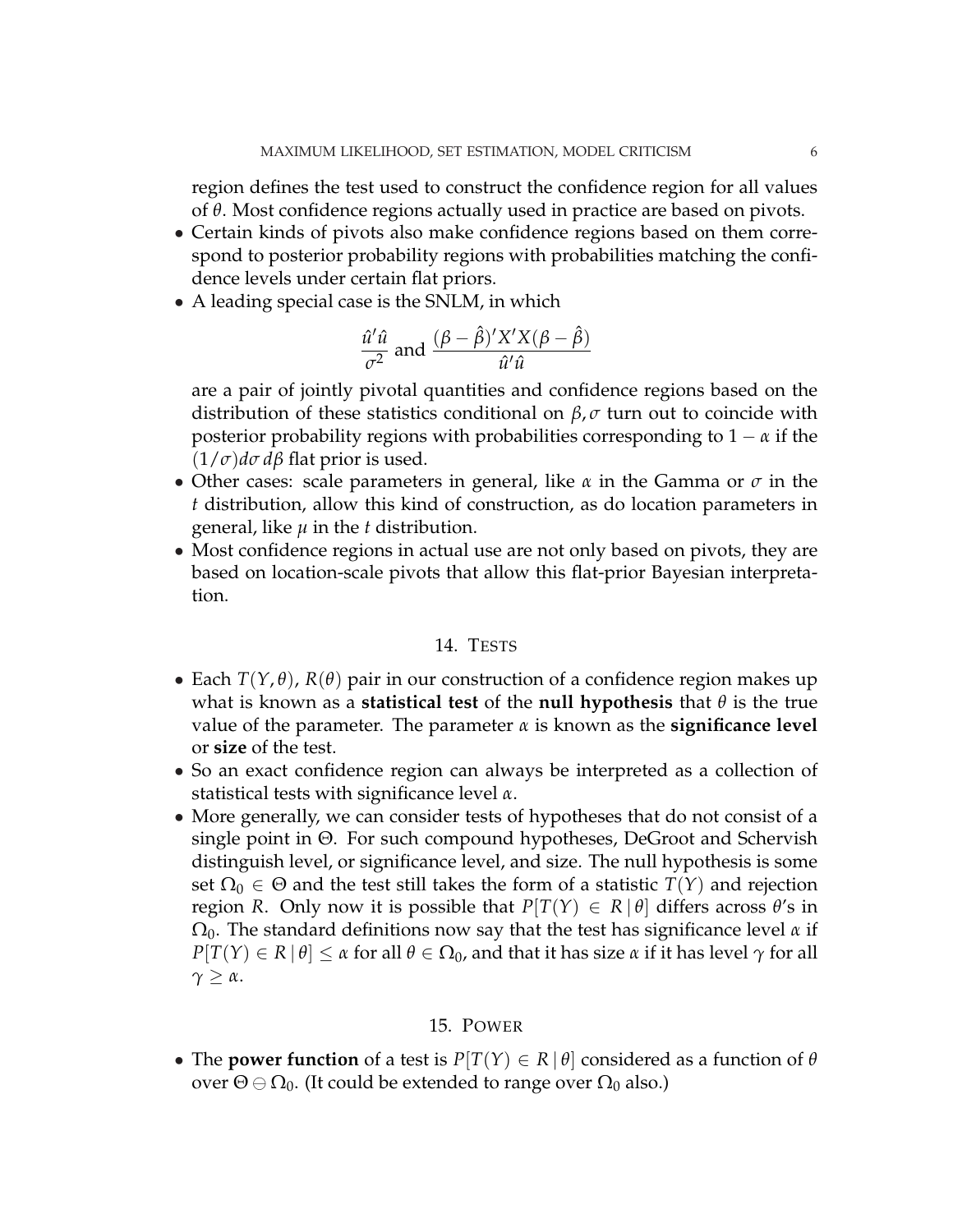- We would like a test to have a small size and have large values of the power function for  $θ$  outside  $Ω_0$ .
- We would like a test to be **unbiased**, meaning that the infimum of  $P[T(Y) \in$ *R* |  $\theta$ | over  $\Theta \oplus \Omega_0$  is no smaller than the supremum over  $\Omega_0$  of the same thing. (Here  $\ominus$  is the set difference operator:  $\overline{A} \ominus B = A \cap B^c$ .

### 16. LINEAR COMBINATIONS OF PARAMETERS

• In the SNLM with *dσ*/*σ* prior, consider a *m* × *k* matrix *R* used to form *m* linear combinations of *β*.

$$
\{R\beta \mid Y, X\} \sim t_{T-k}(R\hat{\beta}, R\Sigma_{\beta}R'), \qquad (*)
$$

 $where \ \Sigma_{\beta} = (\hat{u}'\hat{u}/(T-k))(X'X)^{-1}.$ 

• This implies (it is not hard to show, but we are skipping the algebra) that

$$
\frac{\{(\beta-\hat{\beta})^{\prime}R^{\prime}(R\Sigma_{\beta}R^{\prime})^{-1}R(\beta-\hat{\beta})\mid\Upsilon,X\}}{m} \sim F(m,T-k).
$$

• There is a completely analogous non-Bayesian result for the same pivot: same as (∗) but with the conditioning on *β*, *σ* instead of on *Y*, *X*.

17. CONFIDENCE SETS FOR LINEAR COMBINATIONS

- Obviously we can use this pivot to develop elliptical confidence sets for arbitrary linear combinations of coefficients, or individual coefficients (where they are equivalent to intervals based on the *tT*−*<sup>k</sup>* distribution).
- Many programs, including R, report automatically what is called the *F*-statistic for the equation or regression. It is the statistic we are discussing with *R* a selection matrix — all zeros and ones, such that  $R\beta$  is the  $(k-1) \times 1$  vector obtained by deleting the constant term from the regression.
- What is the constant term? Most of the time, we include as the first or last column of *X* a vector of ones. If we write the equation for one observation as

$$
Y_t = \beta_0 + \sum_{j=1}^k \tilde{X}_{jt} \beta_j + \varepsilon_t,
$$

This is equivalent to  $Y = X\beta + \varepsilon$ , with  $X =$ h  $\left[\begin{matrix} \mathbf{1} & \tilde{X} \\ T \times 1 & \end{matrix}\right]$ , with *β* consisting of the  $k + 1 \beta_j$ 's.

• If this F-statistic is not large, it may imply that  $R\beta = 0$  is inside a standard confidence set or **credible set** (some authors' term for a set with a given posterior probability). For the particular *R* we are considering, this means that a parameter vector with every element zero except for the constant term is